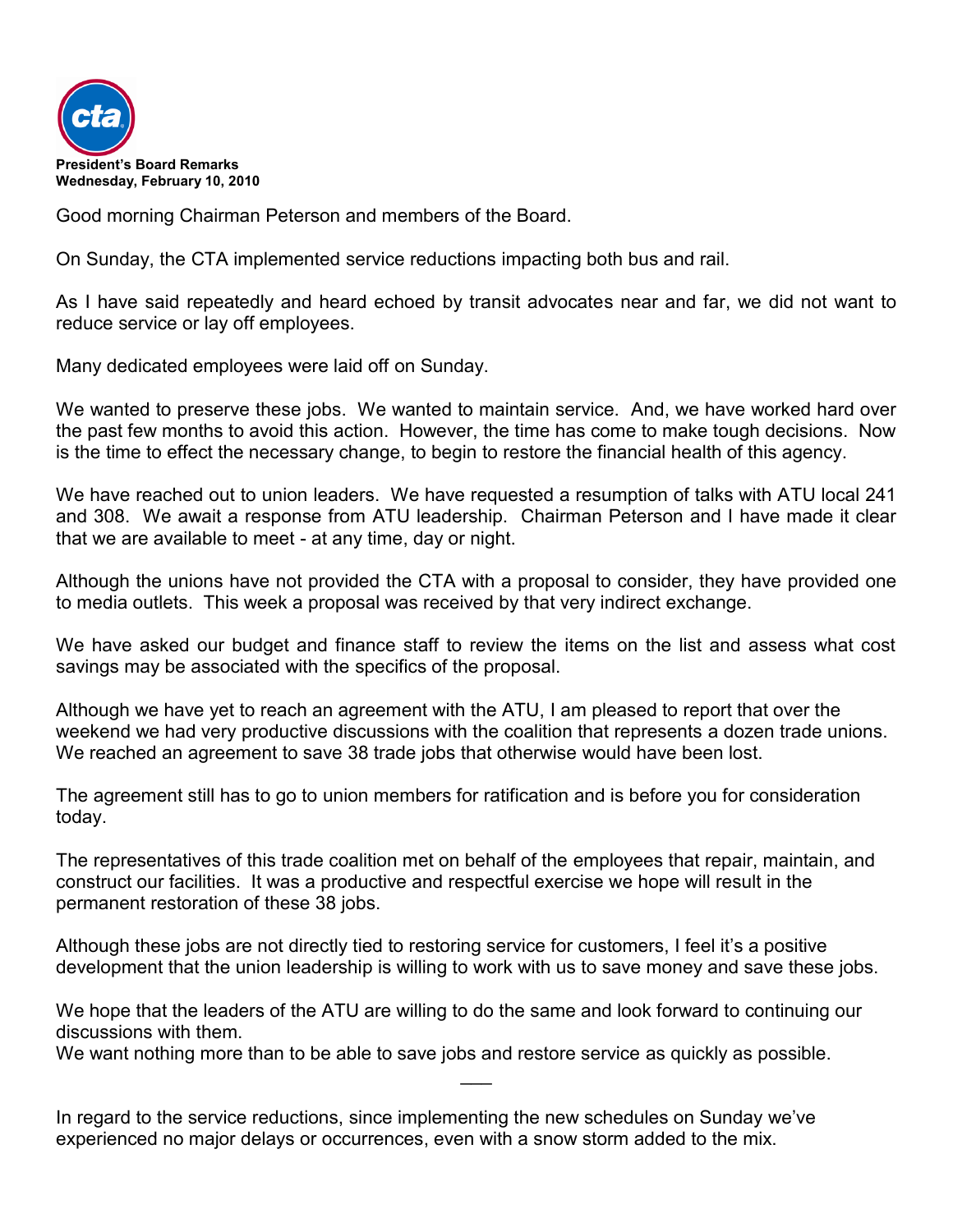However, that doesn't mean that there weren't instances where riders had to wait for one or more vehicles before they were able to board, particularly during the peak of rush. This is not unusual on busy routes during rush periods, and was expected as a result of the cuts.

We have seen more demand on those local routes where express service has been eliminated, which is why we added service on those locals during rush periods.

Although we knew we could not to accommodate all riders, we at least wanted to help accommodate those who had previously used the express service.

Bus Tracker is a great tool that can help minimize wait times for buses. Activity on our bus tracker web site has been notably higher since Sunday, and we've also had more people sign up for the email and text message services we offer.

I want to thank our customers for working with us to get through this transition. We will continue to have personnel out monitoring service throughout the week and feeding information back to our Planning and Control Center staff.

Our Customer Service center has been busy since Saturday fielding calls from customers. On Monday, we received nearly 2,000 calls, which was about 72% higher than last Monday. The majority of callers requested brochures and specific route information, as opposed to complaining about service. By Tuesday morning, call volume was closer to normal levels.

The snowfall has been an additional challenge. We continue to recommend customers allow extra travel time.

Teams have been out sanding, salting and plowing the bus garages and bus turnarounds to keep buses moving. We have staff out at rail terminals to clear snow and at stations to keep the platforms clear. Also, measures to keep the switches from icing over and the third rail clear have been in place since Monday night.

I'd like to take this opportunity to thank all the employees who have been working around the clock for the last week so that I could be before you today to say we didn't experience any major problems due to the service changes or the snow.

 $\overline{\phantom{a}}$ 

Our dedicated, hardworking staff, in addition to planning and executing the service reductions and combating the winter weather, has been diligently working on two important items on today's agenda.

First, we will be adding automated teller machines throughout the rail system and at several employee locations to generate revenue and offer convenience for riders and staff.

The ATM contract will generate at least \$4.7 million in additional revenue over the five-year term and increases the number of ATM locations on CTA property from 52 to 77. We expect to increase that number to nearly 100 locations by the summer.

And, as part of the new rail car purchase, we will issue revenue bonds that will allow us to complete the purchase of 406 rail cars. When the cars were ordered in 2006, CTA programmed the issuance of bonds as part of its capital spending, and we are ready to move forward with those plans.